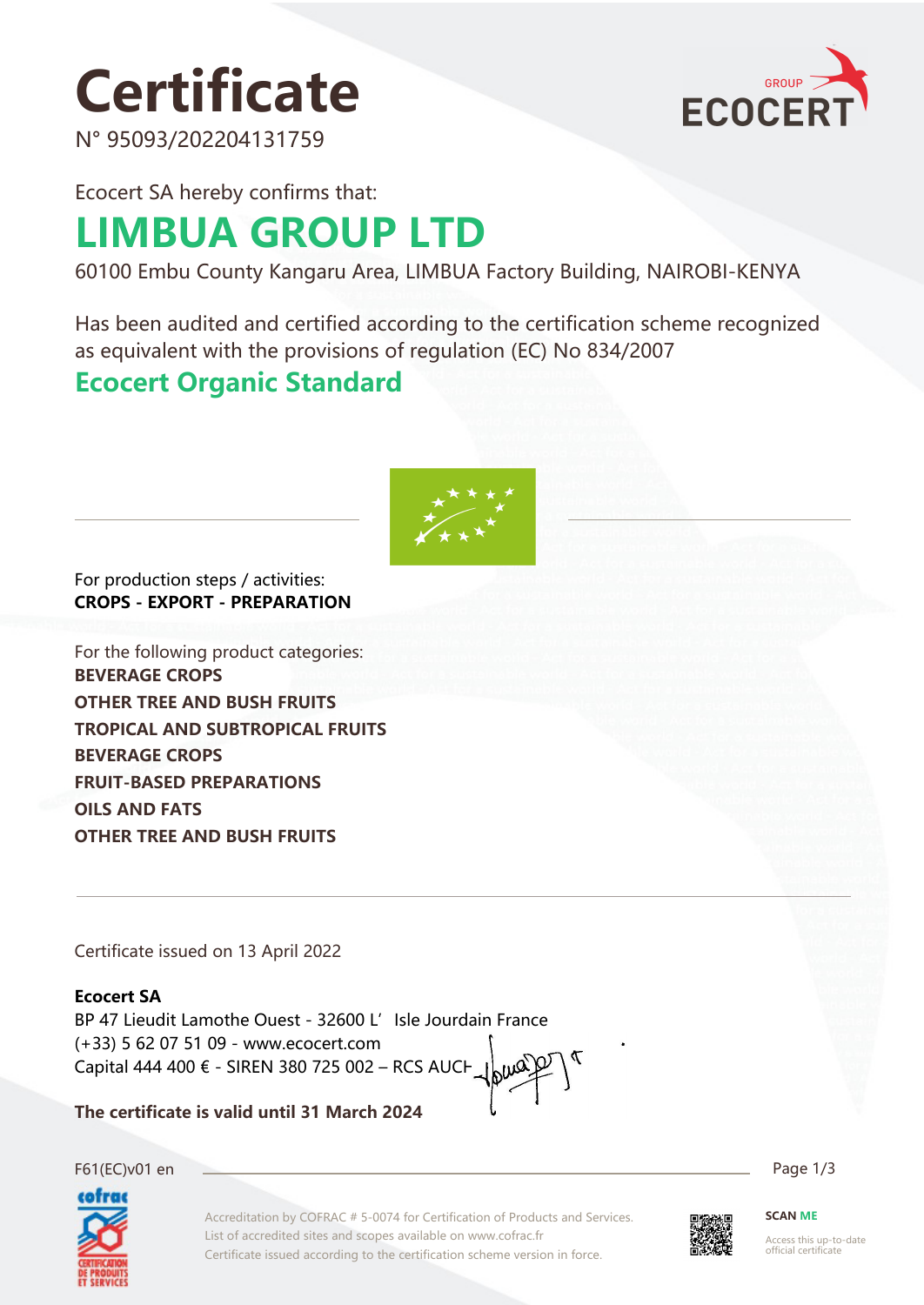# **Annex to the certificate**



N° 95093/202204131759

### **LIMBUA GROUP LTD**

Ecocert Organic Standard recognized as equivalent with the provisions of regulation (EC) No 834/2007

#### Products certified:

| <b>PRODUCT</b>                          | <b>DEFINED AS</b> |
|-----------------------------------------|-------------------|
| > Avocado Oil                           | Organic           |
| > Avocados Furte and hass               | Organic           |
| > Avocados                              | Organic           |
| > Dried mango                           | Organic           |
| > Dried, milled coffee beans            | Organic           |
| > Dry parchment coffee                  | Organic           |
| > Green coffee Arabica                  | Organic           |
| > Macadamia Kernels                     | Organic           |
| > Macadamia Oil                         | Organic           |
| > Mangos Kent, apple and Tommy          | Organic           |
| > Mangos                                | Organic           |
| > Nuts, other Macadamia, Intergropholia | Organic           |
| > Nuts, other                           | Organic           |
|                                         |                   |

Certificate issued on 13 April 2022

#### **The certificate is valid until 31 March 2024**

#### **Ecocert SA**

BP 47 Lieudit Lamothe Ouest - 32600 L' Isle Jourdain France (+33) 5 62 07 51 09 - www.ecocert.com Capital 444 400 € - SIREN 380 725 002 – RCS AUCH



Accreditation by COFRAC # 5-0074 for Certification of Products and Services. List of accredited sites and scopes available on www.cofrac.fr Certificate issued according to the certification scheme version in force.

F61(EC)v01 en Page 2/3



**SCAN ME**

Access this up-to-date official certificate